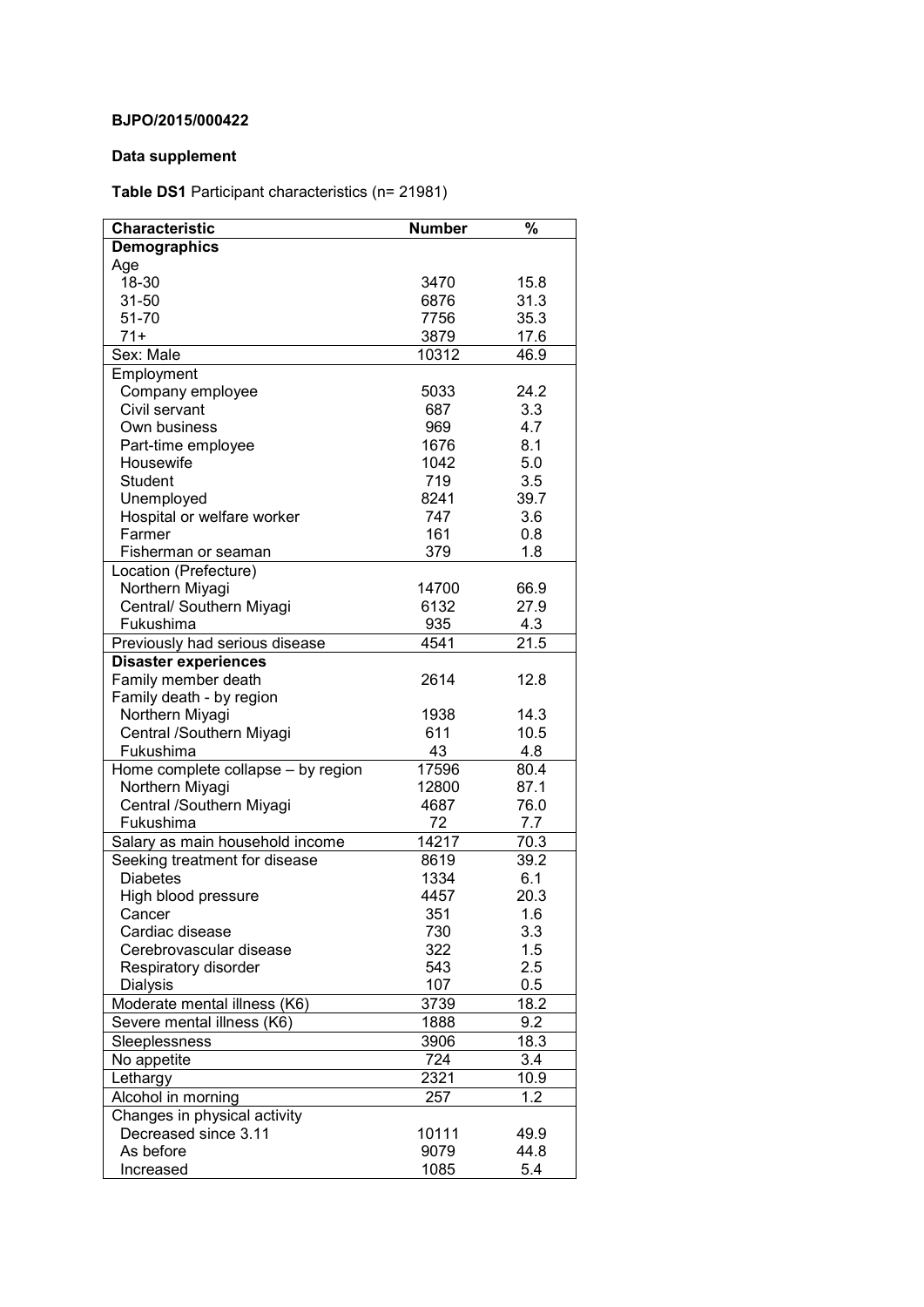| House visitor              | 17891 | 87.9 |
|----------------------------|-------|------|
| Visitor is relative        | 16168 | 79.4 |
| Visitor is child           | 3163  | 15.5 |
| Visitor is sibling         | 4527  | 22.2 |
| Visitor is daughter-in-law | 552   | 2.7  |
| Support from               |       |      |
| Spouse                     | 5141  | 26.5 |
| Father                     | 609   | 3.1  |
| Mother                     | 1205  | 6.2  |
| Grandparent                | 33    | 0.2  |
| Child                      | 1558  | 8.0  |
| Grandchild                 | 33    | 0.2  |
| Sibling                    | 1385  | 23.8 |
| Friend                     | 4617  | 20.6 |

**Table DS2** Composition of Northern and Southern Miyagi (where > 10 respondents)

| Area and towns                     | <b>Sample population</b> |
|------------------------------------|--------------------------|
| Northern Miyagi                    |                          |
| Kesennuma-Motoyoshi:               |                          |
| Kesennuma Shi                      | 2819                     |
| Minamisanriku-Cho                  | 819                      |
| Ishinomaki:                        |                          |
| Ishinomaki Shi                     | 8003                     |
| Onagawa-Cho                        | 651                      |
| Higashi-Matsushima Shi             | 1759                     |
| Tome and Kurihara:                 |                          |
| Tome Shi                           | 36                       |
| Kurihara Shi                       | 14                       |
| Osaki:                             |                          |
| Osaki Shi                          | 417                      |
| Kami-Machi                         | 11                       |
| Wakuya-Cho                         | 19                       |
| Misato-Machi                       | 80                       |
| <b>Southern and Central Miyagi</b> |                          |
| Northern Sendai:                   |                          |
| Shiogama Shi                       | 337                      |
| Tagajo Shi                         | 1199                     |
| Matsushima-Machi                   | 92                       |
| Shichigahama-Machi                 | 392                      |
| Rifu-Cho                           | 73                       |
| <b>Central and Southern Coast:</b> |                          |
| Sendai Shi                         | 317                      |
| Natori Shi                         | 1002                     |
| Watari-Cho                         | 1156                     |
| Yamamoto-Cho                       | 982                      |
| Iwanuma-Shi                        | 413                      |
| Sennan, Southern Sendai:           |                          |
| Shiroishi Shi                      | 131                      |
| Kakuta Shi                         | 19                       |
| Shibata-Machi                      | 11                       |